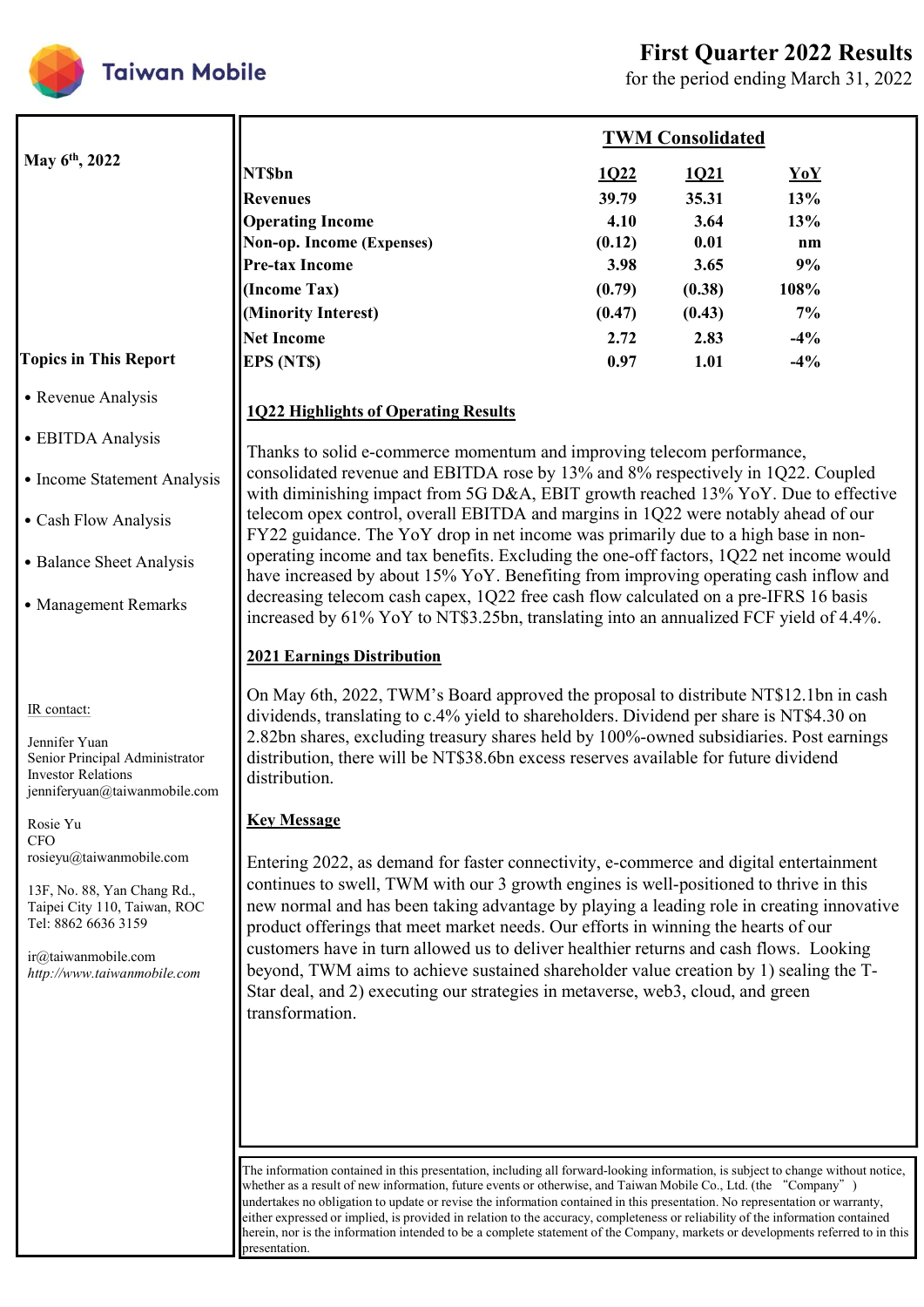

# **o I. Revenue Analysis**

## **Table 1. Key Operational Data**

| <b>Residual Value (NT\$bn)</b> | 1022  | 4021  | 1021  | 0 <sub>0</sub> | YoY |
|--------------------------------|-------|-------|-------|----------------|-----|
| Mobile Service Revenue         | 11.92 | 12.02 | 11.76 | $-1\%$         | 1%  |
| Postpaid ARPU (NT\$)           | 652   | 660   | 649   | $-1\%$         | 0%  |
| 09x Postpaid ARPU (NT\$)       | 675   | 680   | 665   | $-1\%$         | 1%  |
| Blended ARPU (NT\$)            | 545   | 550   | 541   | $-1\%$         | 1%  |

| <b>Revenue (NT\$bn)</b>   | 1Q22  | 4021  | 1021  | QoQ    | YoY   |
|---------------------------|-------|-------|-------|--------|-------|
| <b>Telecom</b>            | 15.95 | 17.54 | 15.90 | $-9%$  | $0\%$ |
| Service                   | 11.39 | 11.46 | 11.16 | $-1\%$ | 2%    |
| Device Sales              | 4.56  | 6.07  | 4.75  | $-25%$ | $-4%$ |
| momo                      | 22.94 | 26.87 | 18.36 | $-15%$ | 25%   |
| E-commerce                | 21.63 | 25.53 | 16.96 | $-15%$ | 28%   |
| <b>CATV</b> revenue       | 1.55  | 1.57  | 1.55  | $-2\%$ | $0\%$ |
| Pay-TV                    | 0.80  | 0.81  | 0.83  | $-2\%$ | $-4%$ |
| Broadband <sup>1</sup>    | 0.47  | 0.46  | 0.42  | 2%     | 12%   |
| Content & channel leasing | 0.29  | 0.30  | 0.30  | $-6%$  | $-6%$ |
| Others <sup>2</sup>       | 0.14  | 0.13  | 0.14  | 11%    | 2%    |

1. Cable broadband revenue includes costs borne by TWM for its Double Play customers which is eliminated in consolidated revenue.

2. Other revenue primarily consists of operating revenue from our 49.9%-held Taipei New Horizon Co., Ltd., which became a consolidated entity on Feb 21, 2014.

|                               | 1Q22    | 4Q21    | 1Q21  | QoQ    | YoY    |
|-------------------------------|---------|---------|-------|--------|--------|
| <b>Mobile Subscribers (K)</b> | 7,324   | 7,270   | 7,239 | $1\%$  | $1\%$  |
| - Postpaid                    | 5,906   | 5,838   | 5,797 | 1%     | 2%     |
| <b>Monthly Churn</b>          | $1.1\%$ | $1.2\%$ | 1.2%  |        |        |
| -Postpaid                     | 0.9%    | 1.0%    | 0.9%  |        |        |
| MOU(bn)                       | 0.77    | 0.85    | 0.87  | $-9%$  | $-12%$ |
| Pay-TV Subs (K)               | 534     | 537     | 545   | 0%     | $-2\%$ |
| Cable Broadband Subs $(K)^1$  | 283     | 280     | 269   | 1%     | 5%     |
| DTV Subs (K)                  | 297     | 295     | 286   | 1%     | 4%     |
|                               |         |         |       |        |        |
| <b>CATV ARPU (NT\$)</b>       | 1Q22    | 4Q21    | 1Q21  | QoQ    | YoY    |
| Pay-TV                        | 495     | 502     | 506   | $-1\%$ | $-2%$  |
| <b>Broadband</b>              | 556     | 549     | 522   | $1\%$  | 6%     |
| Blended <sup>2</sup>          | 788     | 786     | 762   | 0%     | 3%     |

1. Cable broadband customers signed via TWM Double Play bundles are not included.

2. Cable TV & broadband related revenue (excluding content agency) divided by CATV subscriber number.

## Telecom

1Q22 marked the  $4<sup>th</sup>$  consecutive quarter of YoY growth in mobile service revenue, thanks to steady ARPU improvement via 5G upselling, as well as a more benign 4G pricing environment. The sequential decrease in mobile service revenue is within the seasonal pattern. Our 5G postpaid penetration rate further advanced with a 27% monthly fee uplift from the renewals in the quarter, while overall churn rates remained low. The QoQ and YoY slips in device sales stemmed from waning iPhone 13 momentum and a high base due to the iPhone 12 delay, respectively.

Our unique bundles – momobile, Double Play and Disney+, continued to play a key role in driving ARPU improvement. momobile users' contribution to momo's e-commerce revenue rose to 3.5% by the end of 1Q22. Close to 60% of Double Play subs signed up for \$999 or higher rate plans.

On the enterprise side, data & access, cloud and ICT services all saw solid YoY growths in the quarter.

# momo

momo continued to outperform its peers and posted a 28% YoY growth in e-commerce revenue in 1Q22. Logistics remained a focus for momo. It grew its total warehouse floorspace by 20% YoY and raised the ratio of its in-house delivery fleet to 21% in 1Q22.

# Cable TV

Sustained demand for faster home broadband led to sequential increases in broadband subs and ARPU. This resulted in a 12% YoY growth in broadband revenue in 1Q22, where Double Play remained a significant contributor to growth.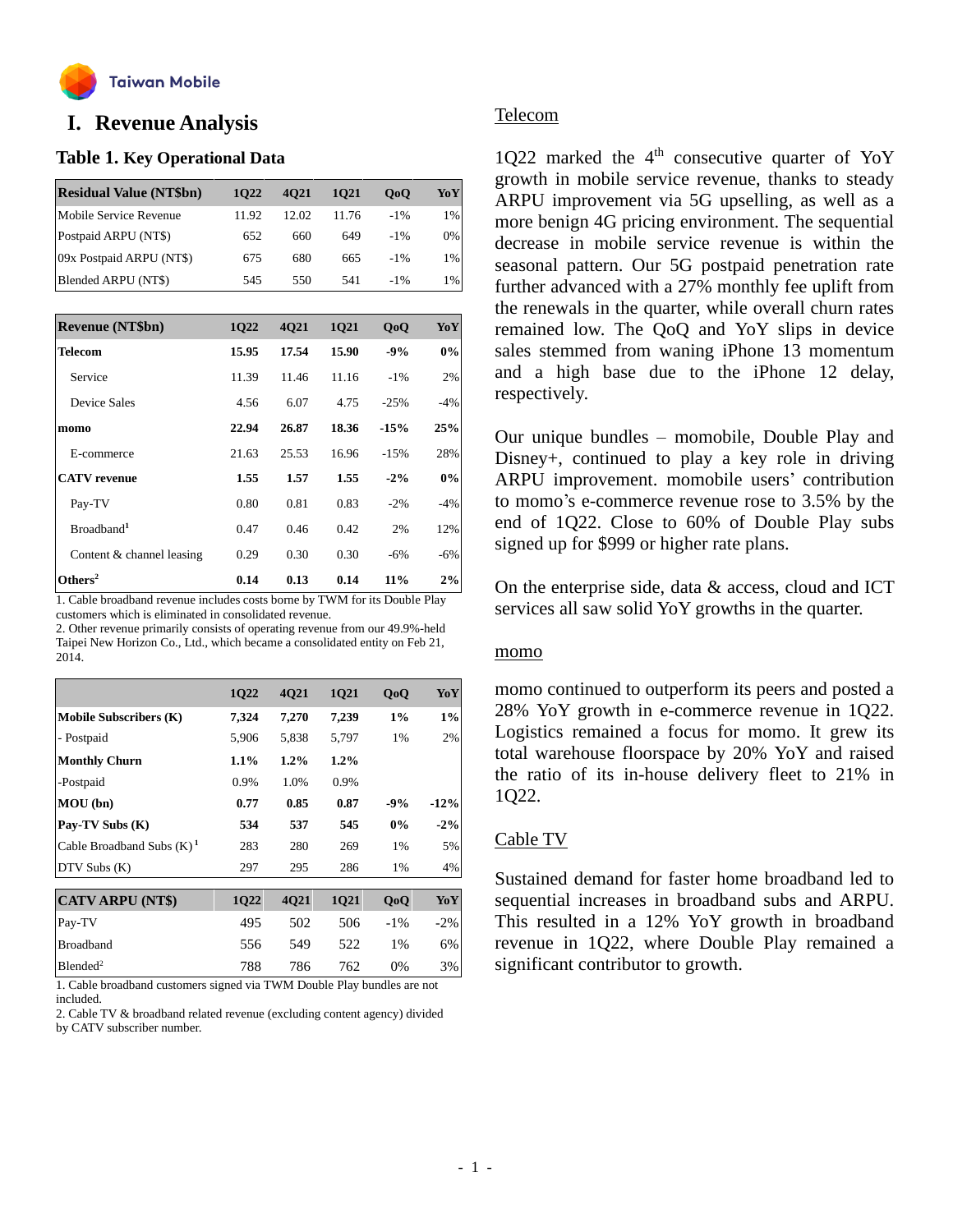

# **II. EBITDAAnalysis**

## **Table 2. EBITDA Breakdown**

| NT\$bn        | 1Q22 | 4Q21 | 1Q21 | QoQ   | YoY    |
|---------------|------|------|------|-------|--------|
| <b>EBITDA</b> | 8.46 | 8.29 | 7.85 | 2%    | 8%     |
| - Telecom     | 6.28 | 6.03 | 5.93 | 4%    | 6%     |
| - momo        | 1.30 | 1.39 | 1.07 | $-6%$ | 21%    |
| - CATV        | 0.75 | 0.74 | 0.74 | 1%    | 1%     |
| NT\$bn        | 1Q22 | 4Q21 | 1Q21 | QoQ   | YoY    |
| D&A           | 4.35 | 4.35 | 4.21 | 0%    | 3%     |
| - Telecom     | 3.84 | 3.85 | 3.74 | 0%    | 3%     |
| - momo        | 0.26 | 0.25 | 0.23 | 6%    | 16%    |
| - CATV        | 0.20 | 0.20 | 0.19 | 0%    | 8%     |
|               |      |      |      |       |        |
| NT\$bn        | 1Q22 | 4Q21 | 1Q21 | QoQ   | YoY    |
| <b>EBIT</b>   | 4.10 | 3.94 | 3.64 | 4%    | 13%    |
| - Telecom     | 2.44 | 2.18 | 2.19 | 12%   | 11%    |
| - momo        | 1.04 | 1.14 | 0.85 | $-9%$ | 23%    |
| - CATV        | 0.55 | 0.54 | 0.55 | 2%    | $-1\%$ |

# EBITDAAnalysis

Improving revenues, savings in subscriber acquisition costs and 5G government subsidies helped telecom EBITDA grow by 6% YoY in 1Q22, the 4th consecutive quarter of increase. The notable improvement from 1% YoY growth in the previous quarter was attributable to SG&A savings and a high base in subscriber acquisition costs. In addition, as 5G investment had peaked, decreasing YoY rise in telecom D&A helped telecom EBIT growth expand to 11% YoY in 1Q22, the first growing quarter since 1Q20.

While momo's EBITDA and EBIT continued to grow healthily YoY, the growth rates decelerated in 1Q22 as COVID was relatively contained in Taiwan.

Underpinned by solid broadband revenue momentum, CATV EBITDA grew by 1% YoY in 1Q22.

# D&AAnalysis

Overall D&A rose YoY in 1Q22 because of 5G infrastructure roll-out, followed by the increase in momo's satellite warehouse rentals (1 more QoQ and 8 more YoY to 31) and further investments in broadband.

### **Table 3. Non-operating Items**

| NT\$bn                                   | . .<br>1022 | 4021   | 1021   | 0 <sub>0</sub> | YoY    |
|------------------------------------------|-------------|--------|--------|----------------|--------|
| <b>Non-Operating</b><br>Income (Expense) | (0.12)      | (0.18) | 0.01   | $-35%$         | nm     |
| - Net Interest Expense                   | (0.14)      | (0.15) | (0.14) | $-5\%$         | $-1\%$ |
| - Write-off Loss                         | (0.06)      | (0.01) | (0.03) | 351%           | 69%    |
| - Other Income<br>(Expense)              | 0.08        | (0.02) | 0.19   | nm             | -56%   |

#### Non-Operating Item Analysis

The YoY fluctuation in 1Q22 non-operating income/expense was mainly driven by the YoY plunge in other income, given a high base in momo's equity investment disposal gain a year ago.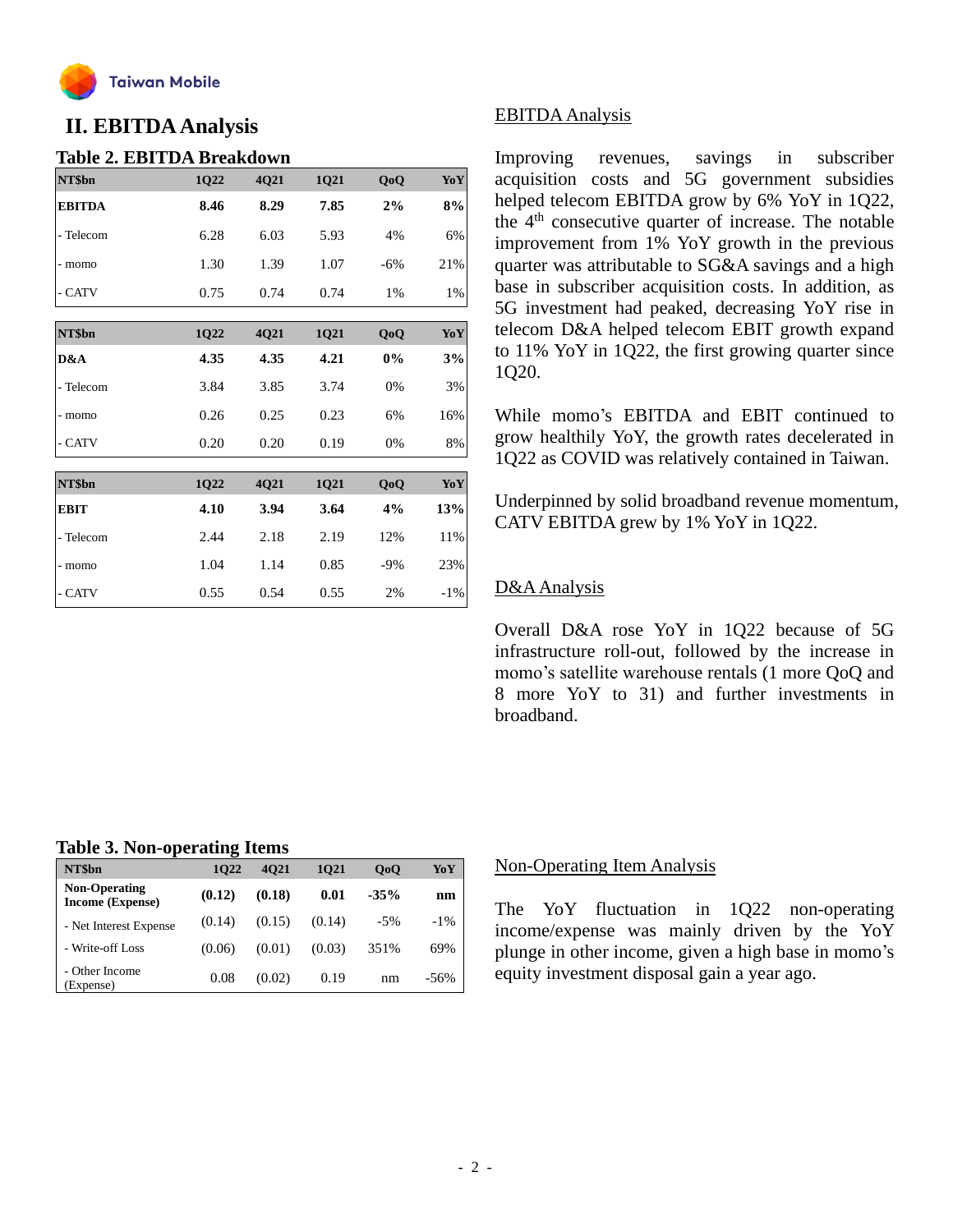

# **III. Income Statement Analysis**

# **Table 4. 1Q22 Consolidated Results**

| NT\$bn                   | 1022    | QoQ     | YoY   |
|--------------------------|---------|---------|-------|
| <b>Revenue</b>           | 39.79   | $-12%$  | 13%   |
| Cash Cost & Expense      | (31.33) | $-15%$  | 14%   |
| <b>Operating Income</b>  | 4.10    | 4%      | 13%   |
| Non-op. Income (Expense) | (0.12)  | $-35\%$ | nm    |
| Pre-tax Income           | 3.98    | 6%      | 9%    |
| <b>Net Income</b>        | 2.72    | 10%     | $-4%$ |
| EPS (NT\$)               | 0.97    | 10%     | $-4%$ |
| <b>EBITDA</b>            | 8.46    | 2%      | 8%    |

## Income Statement Analysis

Thanks to solid e-commerce momentum and improving telecom performance, consolidated revenue and EBITDA rose by 13% and 8% respectively in 1Q22. Coupled with diminishing impact from 5G D&A, EBIT growth reached 13% YoY.

In addition to healthy top line increases, our 3 main businesses all continued to post YoY EBITDA growths in 1Q22. Telecom was the largest contributor to the YoY \$ increases in EBITDA and EBIT, followed by momo.

Due to effective telecom opex control, overall EBITDA and margins in 1Q22 were notably ahead of our FY22 guidance.

The YoY drop in net income was primarily due to a high base in non-operating income and tax benefits. Excluding the one-off factors, 1Q22 net income would have increased by about 15% YoY.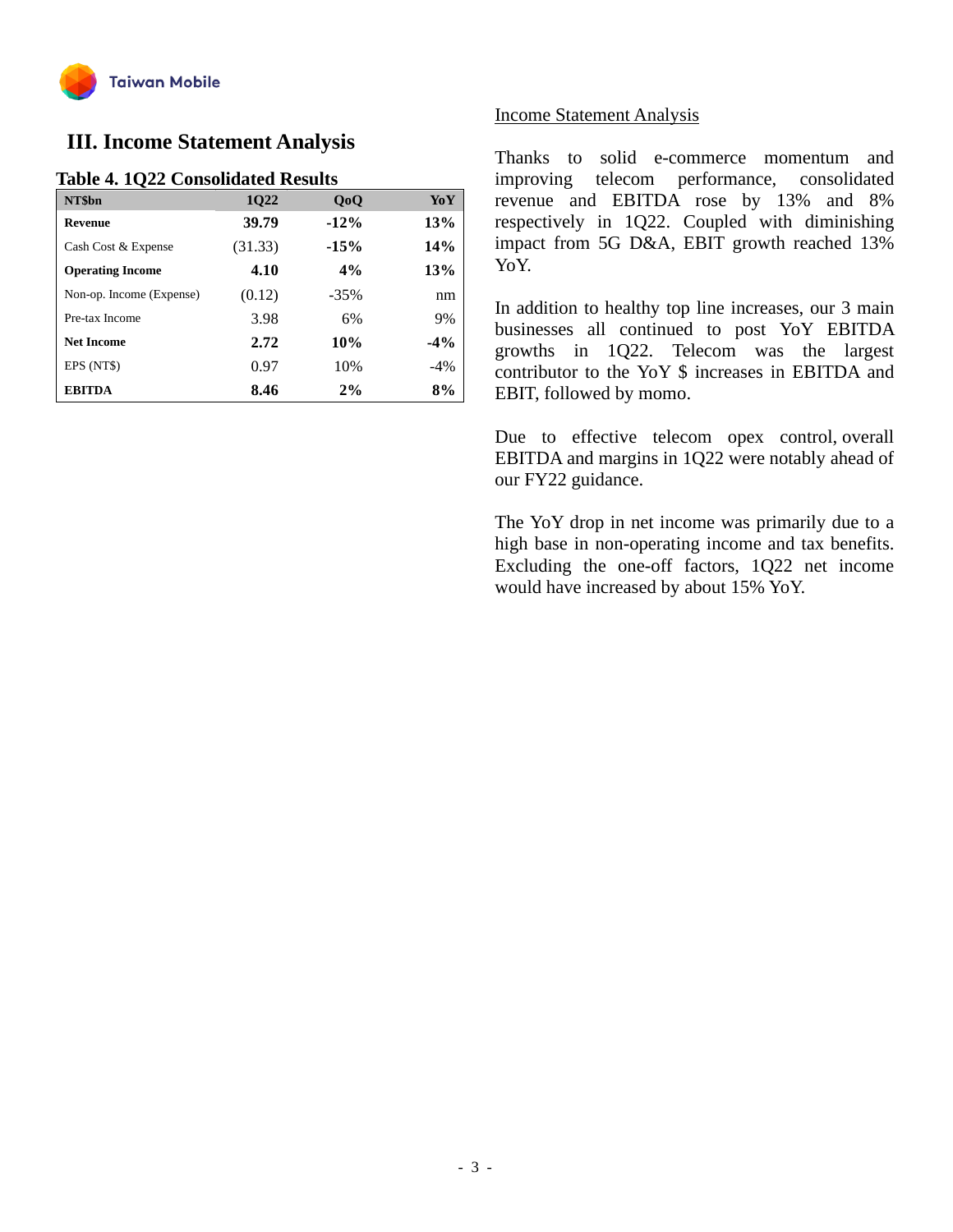

# **IV. Cash Flow Analysis**

## **Table 5. Cash Flow**

| NT\$bn                                                                                      | 1Q22   | 4Q21   | 1Q21                        |
|---------------------------------------------------------------------------------------------|--------|--------|-----------------------------|
| Operating                                                                                   | 6.62   | 7.51   | 6.00                        |
| Pre-tax Income                                                                              | 3.98   | 3.76   | 3.65                        |
| Non-cash Add-backs                                                                          | 4.74   | 4.74   | 4.64                        |
| --Depreciation <sup>1</sup>                                                                 | 2.13   | 2.14   | 2.02                        |
| --Amortization                                                                              | 1.19   | 1.20   | 1.19                        |
| $-$ Others <sup>1</sup>                                                                     | 1.42   | 1.40   | 1.44                        |
| Changes in Working Capital &<br><b>Income Taxes</b>                                         | (2.15) | (0.93) | (2.28)                      |
| Others                                                                                      | 0.04   | (0.05) | (0.01)                      |
| <b>Investing</b>                                                                            | (3.02) | (0.15) | (2.33)                      |
| $Capex^2$                                                                                   | (2.30) | 0.28   | (2.93)                      |
| Divestment (Acquisition)                                                                    | (0.62) | (0.48) | 0.59                        |
| 5G License Fees                                                                             | 0.00   | 0.00   | 0.00                        |
| Other Financial Assets (Increase)                                                           | (0.03) | (0.00) | 0.01                        |
| Refundable Deposits (Increase)                                                              | (0.06) | (0.02) | (0.01)                      |
| Others                                                                                      | (0.02) | 0.08   | 0.01                        |
| <b>Financing</b>                                                                            | (4.35) | (4.63) | (3.08)                      |
| Short-term Borrowings                                                                       | (3.04) | (3.54) | (1.80)                      |
| Proceeds from Issuance of Bonds                                                             | 0.00   | 0.00   | 0.00                        |
| Long-term Bank Loan                                                                         | (0.05) | (0.10) | (0.06)                      |
| Repayment of The Principal Portion<br>of Lease Liabilities <sup>3</sup>                     | (1.04) | (1.01) | (1.02)                      |
| Dividends Payments                                                                          | 0.00   | 0.00   | 0.00                        |
| Repayments of Bonds Payable                                                                 | 0.00   | (0.01) | 0.00                        |
| Interest (Payment) & Others                                                                 | (0.22) | 0.03   | (0.21)                      |
|                                                                                             |        |        |                             |
| <b>Net Cash Position Chg.</b><br>Depreciation of right of use assets shown separately under | (0.75) | 2.74   | 0.58<br>"Others" instead of |

separately under "Depreciation" in this table.

2. Inclusive of prepayments for equipment, the acquisition of computer software & other intangible assets, 4Q21's cash capex was net of government subsidies.

3. An operating cash outflow item prior to 2019.

#### **Table 6. Capex & FCF**

| NT\$bn                        | 1Q22 | 4021   | 1Q21 |
|-------------------------------|------|--------|------|
| $\text{Cash} \text{ Capex}^1$ | 2.30 | (0.28) | 2.93 |
| - Mobile                      | 1.20 | (1.13) | 2.08 |
| - Fixed-line                  | 0.24 | 0.43   | 0.56 |
| - Cable                       | 0.18 | 0.14   | 0.15 |
| - momo & others               | 0.68 | 0.29   | 0.14 |
| % of Revenue                  | 6%   | $-1\%$ | 8%   |
| Free Cash $Flow1$             | 3.25 | 6.77   | 2.01 |

1. Excluding 5G License Fees. Free cash flow was on pre-IFRS 16 basis.

# Cash Flow Analysis

Thanks to improving YoY EBITDA in all 3 of our businesses, operating cash inflow increased by 10% YoY in 1Q22. However, operating cash inflow dropped QoQ, following a seasonally strong 4Q for momo.

Investing cash outflow rose YoY despite lower cash capex, attributable to 1) the sale of momo's Taiwan Pelican Express shares in 1Q21, and 2) investments in areas such as cloud services and used car marketplaces in 1Q22.

On the financing front, we managed to reduce our reliance on short-term borrowings.

#### Capex and Free Cash Flow Analysis

Telecom capex declined YoY in 1Q22, while the QoQ and YoY growth in momo's cash capex was due to the construction of its southern distribution center, which is expected to start operations in 2023.

Benefiting from improving operating cash inflow and decreasing telecom cash capex, 1Q22 free cash flow calculated on a pre-IFRS 16 basis increased by 61% YoY to NT\$3.25bn, translating into an annualized FCF yield of 4.4%.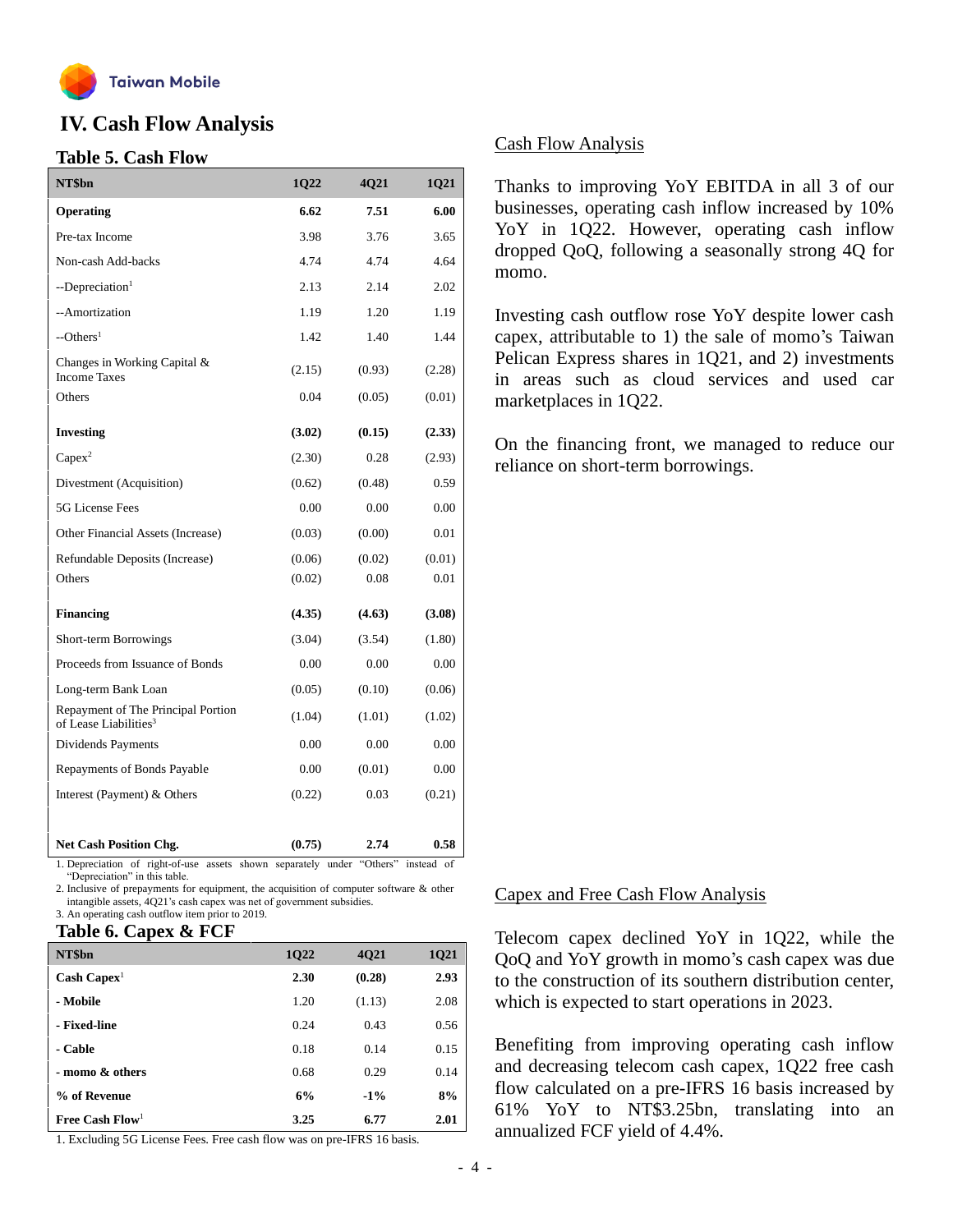

# **V. Balance Sheet Analysis**

### **Table 7. Balance Sheet**

| NT\$bn                                                       | 1Q22    | 4Q21    | 1Q21    |
|--------------------------------------------------------------|---------|---------|---------|
| <b>Total Assets</b>                                          | 189.42  | 190.98  | 185.00  |
| <b>Current Assets</b>                                        | 37.42   | 38.65   | 31.69   |
| - Cash & Cash Equivalents                                    | 14.65   | 15.40   | 11.36   |
| - Receivable & Contract Assets                               | 14.91   | 15.17   | 13.97   |
| - Inventories                                                | 6.02    | 6.44    | 4.66    |
| - Short-term Investment                                      | 0.29    | 0.27    | 0.26    |
| - Other Current Assets                                       | 1.55    | 1.38    | 1.44    |
| Non-current Assets                                           | 152.00  | 152.33  | 153.31  |
| - Long-term Investment                                       | 6.41    | 5.86    | 4.05    |
| - Property and Equipment                                     | 45.79   | 46.03   | 46.32   |
| - Right-of-use Assets                                        | 9.30    | 9.06    | 9.42    |
| - Concession                                                 | 59.41   | 60.49   | 63.73   |
| - Other Non-current & Contract Assets                        | 31.09   | 30.89   | 29.80   |
| <b>Liabilities</b>                                           | 113.08  | 117.71  | 109.61  |
| <b>Current Liabilities</b>                                   | 54.89   | 59.49   | 55.35   |
| - ST Borrowings                                              | 22.34   | 25.38   | 25.13   |
| - Accounts & Notes Payable                                   | 11.54   | 11.96   | 8.48    |
| - Current Lease Liabilities                                  | 3.63    | 3.54    | 3.64    |
| - Other Current Liabilities                                  | 17.38   | 18.61   | 18.10   |
| Non-current Liabilities                                      | 58.19   | 58.22   | 54.26   |
| - Long-term Borrowings                                       | 45.98   | 46.03   | 43.70   |
| - Non-current Lease Liabilities                              | 5.68    | 5.55    | 5.79    |
| - Other Non-current Liabilities                              | 6.53    | 6.63    | 4.77    |
| <b>Shareholders' Equity</b>                                  | 76.34   | 73.28   | 75.39   |
| -Paid-in Capital                                             | 35.19   | 35.19   | 35.12   |
| -Capital Surplus                                             | 16.90   | 16.90   | 18.91   |
| -Legal Reserve                                               | 31.50   | 31.50   | 30.17   |
| -Treasury Shares                                             | (29.72) | (29.72) | (29.72) |
| -Un-appropriated Earnings                                    | 0.00    | 0.00    | 0.00    |
| -Non-controlling Interest                                    | 8.22    | 7.74    | 7.04    |
| -Retained Earnings $&$ Others <sup>1</sup><br>$\overline{r}$ | 14.24   | 11.66   | 13.85   |

1: Including YTD profits and other equity items

#### **Table 8. Ratios**

|                                        | 1022 | 4021 | 1021 |
|----------------------------------------|------|------|------|
| <b>Current Ratio</b>                   | 68%  | 65%  | 57%  |
| Interest Coverage (x)                  | 29.7 | 26.7 | 27.9 |
| <b>Net Debt (Cash) to Equity</b>       | 70%  | 76%  | 76%  |
| Net Debt $(Cash)$ to EBITDA $(x)$      | 1.56 | 1.69 | 1.83 |
| $ROE$ (annualized) <sup>1</sup>        | 15%  | 15%  | 15%  |
| $\text{ROA}$ (annualized) <sup>2</sup> | 6%   | 6%   | 6%   |

1. ROE = Accumulated Net Income (Annualized) /Average Shareholders' Equity

2. ROA = Accumulated Net Income + Interest Expenses\*(1-Tax Rate) (Annualized) / Average Total Assets

## Assets

momo's business expansion led to YoY increases in receivables and inventories in 1Q22. In addition, receivables rose in tandem with improving mobile & ICT revenues.

For non-current assets, long-term investment climbed YoY, owing to 1) value accretions in our investments, and 2) ventures into e-commerce, marketplace, media, AI, and cloud services. The YoY increase in non-current contract assets narrowed due to lower adoptions of 48-month premium handset bundle contracts.

PP&E saw a sequential decline for three quarters in a row and turned to a YoY decrease in 1Q22, as 5G capex cycle had already peaked.

Liabilities & Shareholders' Equity

Gross debt was NT\$68bn in 1Q22, down NT\$3.1bn QoQ, aided by our healthy operating cash flow.

The YoY climb in payables was driven mainly by momo's e-commerce business growth.

Other current liabilities declined YoY, due to diminishing 5G equipment payables. On the other hand, government 5G subsidies we received in 2H21 led to a YoY increase in other non-current liabilities.

# Ratio Analysis

Both current ratio and gearing improved in 1Q22 for two quarters in a row, on the back of decent free cash flow generations.